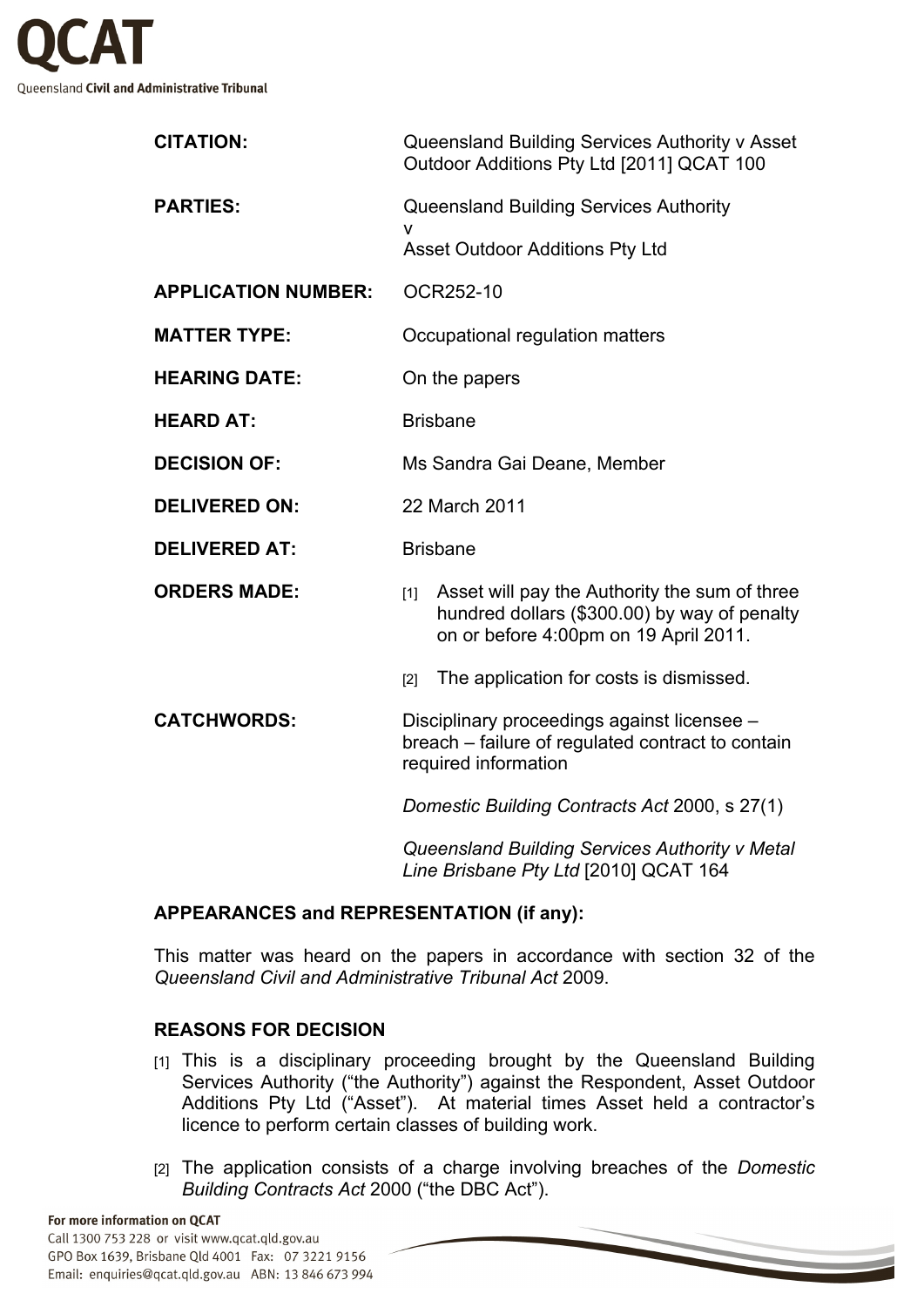- [3] On 10 February 2011 the parties consented to an order that:
	- (a) the Authority withdrew offence no 1 of its application which related to an alleged breach of section 68(1) of the *Queensland Building Services Authority Act* 1991 (an alleged failure to pay an insurance premium as required):
	- (b) conceded that proper grounds exist for taking action in relation the following offence: The Respondent failed to ensure that the Contract complied with the formal requirements for a regulated contract;
	- (c) the penalty and costs issue be determined on the papers.
- [4] The Tribunal has received submissions on the penalty and costs issue from the Authority on 14 February 2011 and Asset on 28 February 2011.

# **Background**

- [5] On or about 22 October 2009 Asset entered into a contract to undertake work to construct a carport and bikeport at 46 Cobalt Street, Keperra for the sum of \$6,721.00.
- [6] The Authority issued to Asset Infringement Notice no 11176 dated 27 May 2010 in relation to an offence under section 27(1) of the DBC Act, namely failure to ensure a contract complies with certain formal requirements in respect of a contract to undertake work at 46 Cobalt Street, Keperra ("the Notice").
- [7] The penalty value of the Notice was \$200.
- [8] Asset disputed the offence by letter to the Authority dated 18 June 2010 and requested the Authority reconsider the Notice.
- [9] The Authority filed an application for disciplinary proceedings for breach of section 89(a) of the *Queensland Building Services Authority Act* 1991 ("the QBSA Act").

## **Submissions by the Authority on Penalty**

- [10] The Authority submits that an inspection of the Contract reveals that the following information was not included:
	- (a) whether or not the building owner was a resident owner;
	- (b) the date the contract was made; and
	- (c) a conspicuous notice advising the building owner of the right to withdraw from the contract.

[11] The Authority also submits that:

- (a) an appropriate penalty amount would act as a deterrent to discourage Asset and others from failing to ensure contracts signed by consumers include relevant particulars.
- (b) the penalty should be assessed against the gravity of Asset's conduct, the purpose of the DBC Act, which includes consumer protection and that a licensee must ensure contracts entered into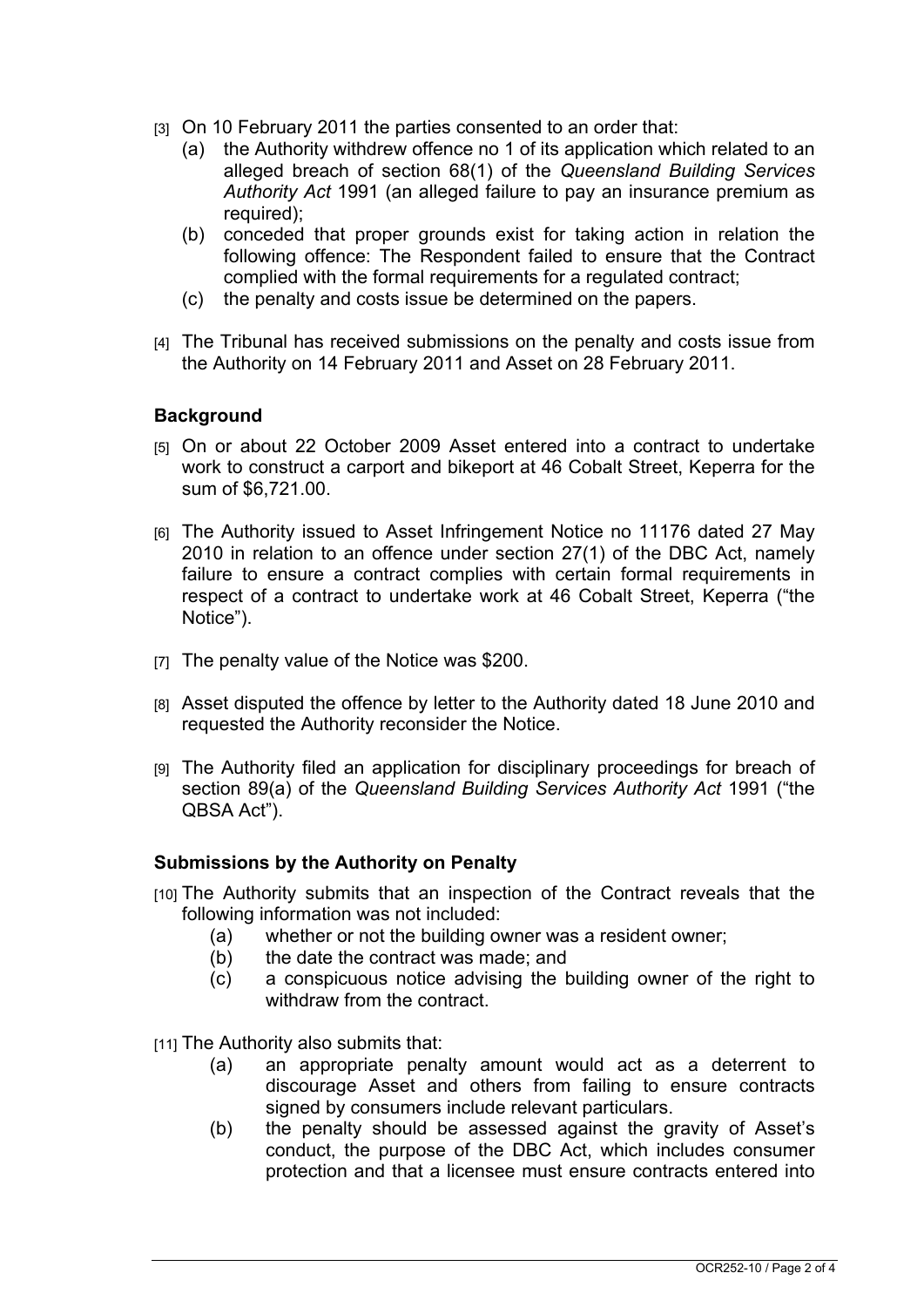comply otherwise the industry will be brought into disrepute and consumers will lose confidence in the industry.

- (c) the penalty should be equal to or higher than the fine on the Notice to avoid a multiplicity of notices being contested.
- (d) the Tribunal should order a penalty against Asset in the range of four hundred dollars to six hundred dollars (\$400.00 to \$600.00).
- [12] The Authority was unable to refer the Tribunal to comparative determinations of the Tribunal or the former Commercial and Consumer Tribunal.
- [13] The Authority referred the Tribunal to a number of Magistrates Court decisions which involved, inter alia, breaches of section 27(1) of the DBC Act. To the extent that the submissions indicated a separate penalty for breach of section 27(1) of the DBC Act those penalties were \$150 in the Menso case and \$500 in the Moore case, the later appears to have involved at least 6 respects in which the contract failed to comply.

## **Submissions by the Authority on Costs**

[14] The Authority also seeks an order for costs pursuant to section 102 of the QCAT Act in relation to the proceedings in the amount of five hundred dollars (\$500.00) as set out in the *Justices Act Regulation* 2004.

# **Submissions by the Respondent on Penalty**

- [15] Asset conceded that the penalty should uphold the integrity of the DBC Act and the rights of consumers and reflect the circumstances and the gravity of the offences.
- [16] Asset concedes that the Contract did not include the following information:
	- (a) whether or not the building owner was a resident owner; and
	- (b) a conspicuous notice advising the building owner of the right to withdraw from the contract.
- [17] Asset contends that there was notice of the cooling off period in the Contract but concedes it was not in the conspicuous position required by the DBC Act.
- [18] Asset submits that the breaches were minor in nature, that it has had no prior breaches and that the matter was largely resolved at the Compulsory Conference without the need for a hearing.
- [19] Asset referred the Tribunal to the decision of the Tribunal in *Queensland Building Services Authority v Metal Line Brisbane Pty Ltd* [2010] QCAT 164 where the Member imposed a penalty of \$250 in respect of each breach of section 27(1) of the DBC Act and noted in that case there were other breaches also established.
- [20] Asset submits that the Tribunal should order a penalty of two hundred dollars (\$200.00) being the original penalty in the Notice.

## **Submissions by the Respondent on Costs**